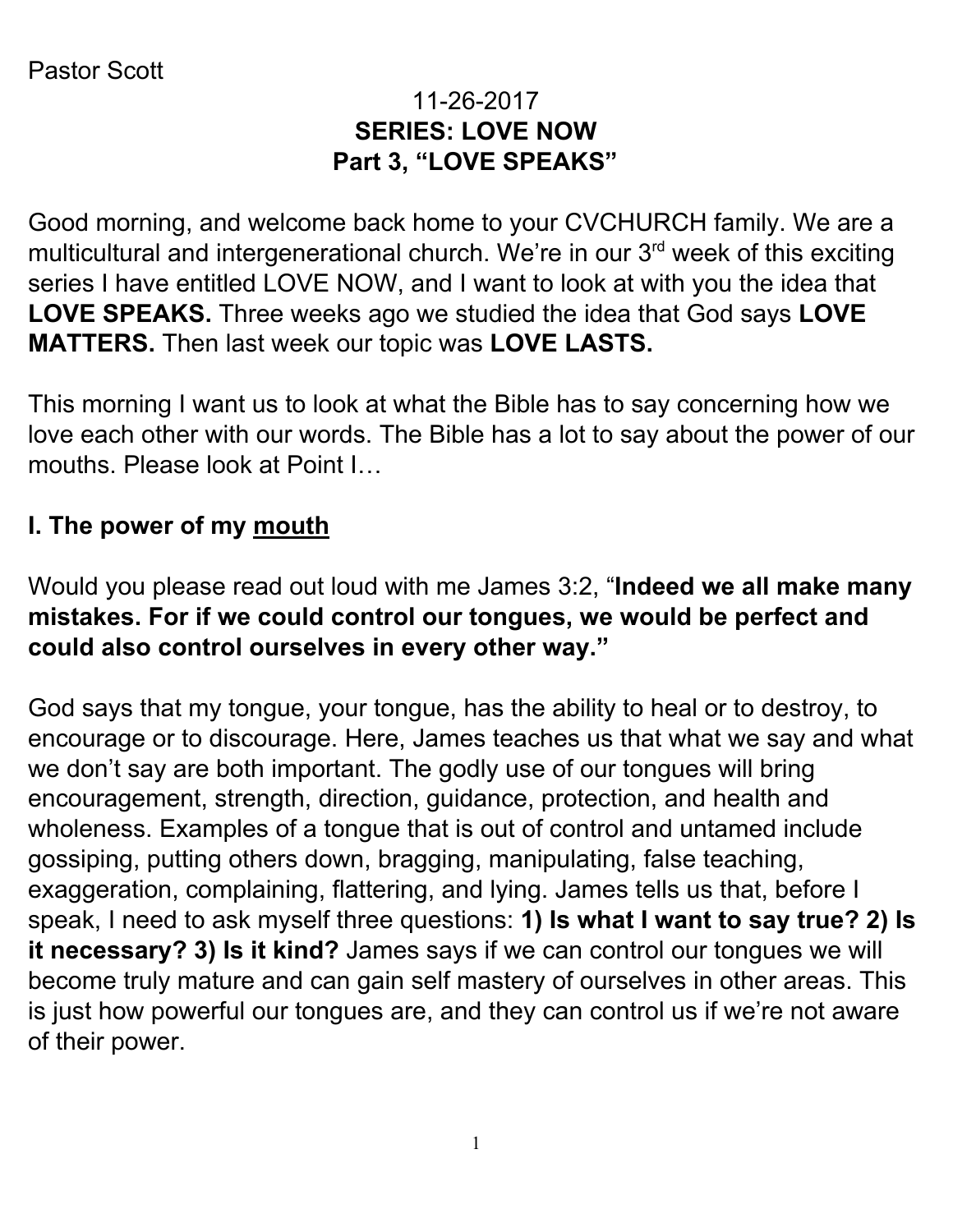In this passage of James he gives three examples of just how powerful yours and my mouths are.

# **A. My mouth directs where I go**

In James 3:3-4, he gives us two examples of the power of our tongue. A person can make a huge horse go wherever they want by means of a small bit. A huge ship can be made to go wherever its captain wants it to go with a small rudder. The point is, where is the direction of your life going right now? Loved ones, the Bible says it is your tongue that is taking you there. Are you depressed, are you negative, are you despondent, angry, unforgiving, fearful, anxious, worried, lost for direction? Take an inventory on what your tongue is saying. You might find that if you change what you're saying the direction of your life will change.

## **B. My mouth can destroy what I have**

James 3:5-6 says our words have the power to destroy our lives and others. James uses the metaphor of fire. Fire can be a good thing. But as we have all just witnessed in some terrifying ways, it can be devastating. How many of us have either said things or had things said about us that had a scorching effect? We've all seen how words have burned up careers, burned through relationships and have ruined dreams.

# **C. My mouth demonstrates who I really am**

In James 3:10-11, James uses the metaphor of a spring of water that will either have fresh water or bitter water, but it can't produce both. This is the problem James says with every one of us. There are times the words that come out of our mouths are fresh, clean and life giving. Other times the words are toxic, damning and destructive. Where does this ability to produce to different sources of water come from?

Jesus helps us to understand it. Look at what Jesus has to say about our communication. Where do our words come from? He tells us in Matthew 12:34, **"For whatever is in your heart will come out your mouth."** Whatever's in my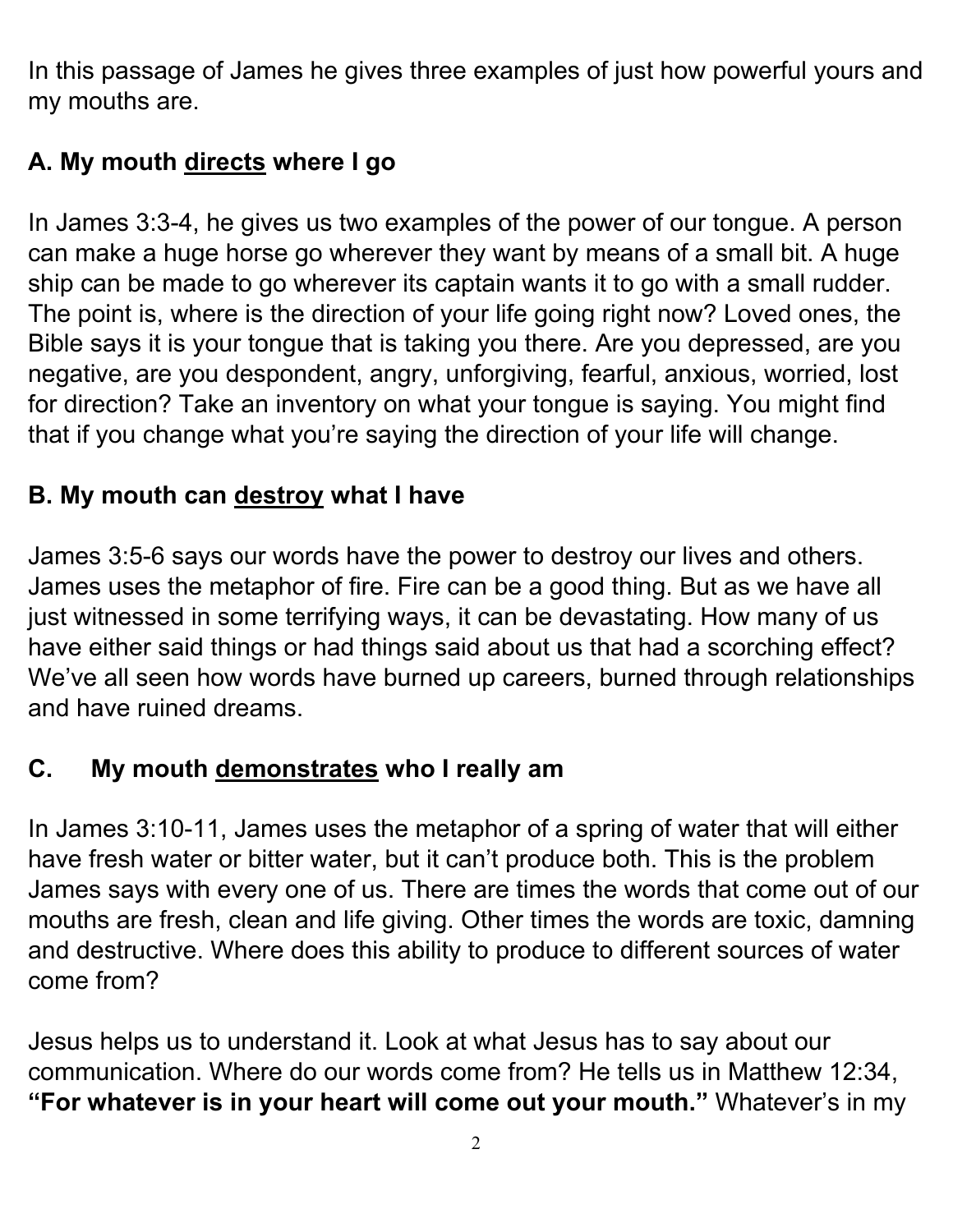heart is going to spill out in my words. It's inevitable. You can try to keep it bottled up, but it eventually spills out in some little phrase, some little way you say something—it just comes out. What's in my heart spills out in my words. But that's not all.

There's another truth Jesus teaches us. In Mark 7:15, Jesus says, "**It's not what goes into your body that defiles you; you are defiled by what comes from your heart."** You might be caught in this trap right now. It's an easy trap to get caught in. How do you change it? How do you get some hope with it?

You say, "Jesus Christ, will You change my heart? Because I want to speak life-giving words. And, will You change my words? Because I want to have the right kind of heart.

You ask for His help with both your heart and your words. And He will help. He will come and He will make a difference. God cares about our words, because He cares about the way that we love. Let's look at...

## **II. How to speak the language of love**

#### **A. Love people with words that are honest**

That example comes from Jesus. Jesus, God in human flesh, walked this earth. He had dozens of conversations. In those conversations, you can see how He talked to people. And Jesus was honest. So, when we talk about learning how to communicate, we're talking about learning from the expert. We need an expert.

What really hit me as I looked at the honesty of the conversations of Jesus was I looked at my own life, and I realized that at times it can be a temptation to be nice and not honest. If I am just nice then there is no confrontation and we don't have to hash it out. The problem with this is I might be nice, but I'm not being honest, and the truth will not win out because being nice to avoid confronting hurts and disappointments is not acting in love.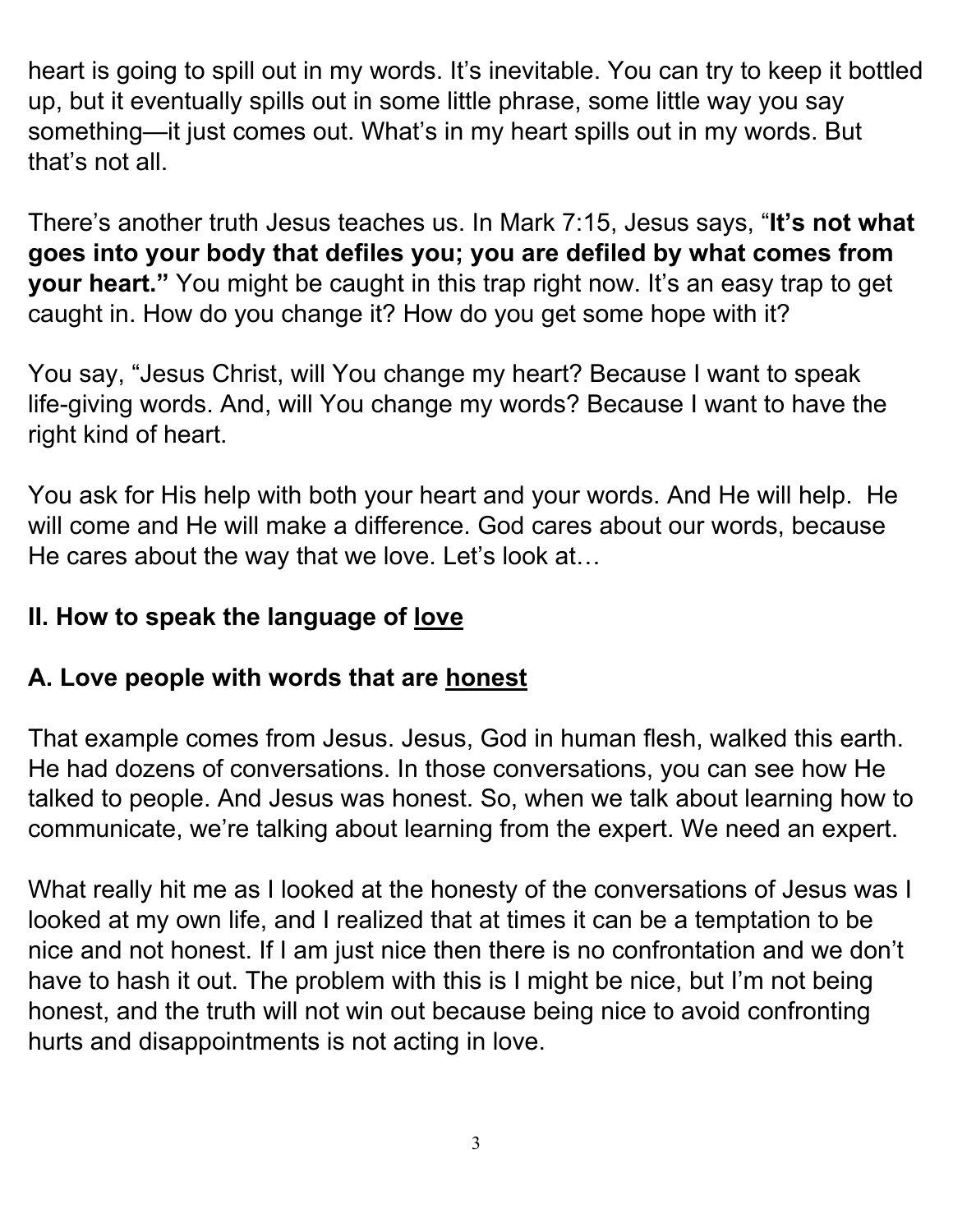Nice doesn't change anything. Nice doesn't move the relationship ahead. Nice doesn't change my heart or anybody else's heart. You don't learn anything through just being nice. The challenge in what Jesus said is that if I want to impact lives, I've got to be lovingly honest. How do you do it? How does this honesty thing work?

A phrase in Ephesians talks about how this works. Ephesians 4:15 says, "**Instead, we will speak the truth in love, growing in every way more and more like Christ, who is the head of His body, the church."** That's how it works. It takes truth, and it takes love. It takes both of those things—both truth and love. It can't be one or the other. With some people, all they have is truth. In fact, you're loving this part of the teaching. If you love being brutally honest with people, that very well could be a problem for you. When you're brutal with someone, they will walk away feeling like they have been beaten with the truth, and it can harden their heart towards the truth.

Its takes speaking the truth in love. People need to know that what I'm saying to them might hurt, but I am saying it because I care so deeply for them, and I know that what they need to succeed in life is the truth.

It takes truth and love. However, there are some of us that focus so much on love creating a warm, safe, accepting place that we shy away from saying things to each other that really need to be said. Here is the strange thing. When I withhold the truth from you I am actually creating an unsafe place for you, because you know something should be said, and I am not saying it. You can actually walk away feeling unloved by me.

Proverbs 27:5, "**An open rebuke is better than hidden love!"** Loved ones, when push comes to shove in those intimate relationships and those really close friendships—true friendships—we want honest words. You want somebody who's going to tell you the truth when you're being rude, or condescending, or angry or selfish. Or, when you have the wrong perspective, and you're just not seeing things clearly. We all need those people in our lives who will dare to be honest with us. They're important. I want to encourage you to make the commitment to be more honest in how you relate to God, yourself and to others.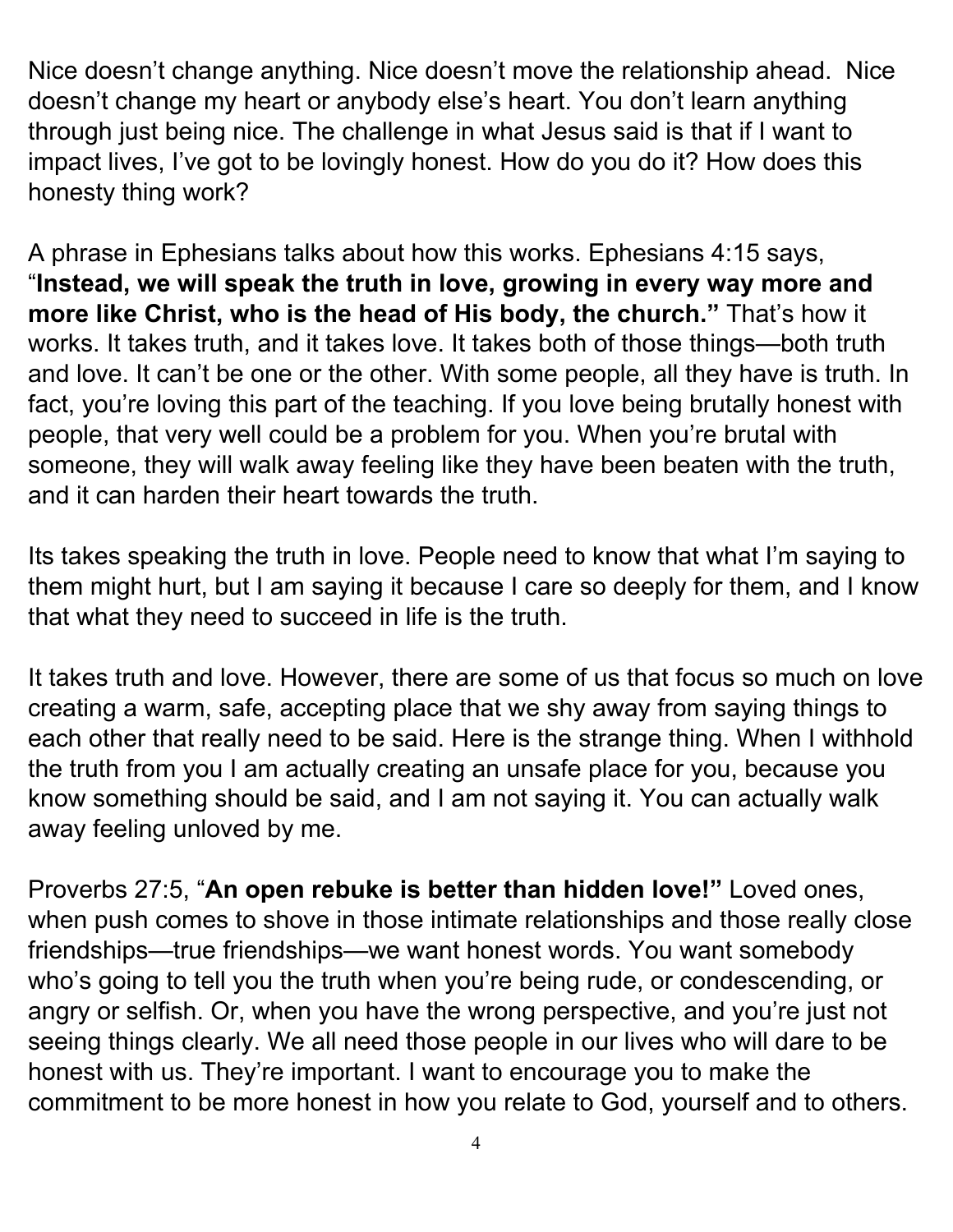Please read with me 1 Corinthians 13:6, "**Love does not rejoice about injustice but rejoices whenever the truth wins out."** Loves derives great joy from the truth and what it does in our lives and what it can do in other people's lives. Love's commitment to the truth is one source of its joy and the difference it can make to transform people's lives.

Honest words have to start with the truth and honesty in my own heart first. If I'm going to be honest with other people, I've got to first be honest with myself. If not, they're going to pick up on it in a second. So, first I ask myself, "Have I looked at this issue in my own life honestly?" Then I say to somebody else, "How about this?"

You love people with honest words. There's a second way you and I love the people in our lives.

## **B. Love people with words that are strategic…**

…intentional and are meant to be a blessing. I say strategic words, because they are so powerful and potentially dangerous that we must be directed by the Holy Spirit how we speak to each other and even ourselves. Proverbs 12:18 says, "**Some people make cutting remarks, (NIV** *"Reckless words pierce like a sword")* **but the words of the wise bring healing."**

There are three areas where we must be extremely careful with our words: Anger, gossip and when we speak too many words.

**Anger.** Ephesians 4:26-27, **"And don't sin by letting anger control you. Don't let the sun go down while you are sill angry, 27 for anger gives a foothold to the devil."**

There is a poem by Will Rogers that said, "**Be careful of the words you say. Keep them soft and sweet. You never know from day to day, which ones you'll have to eat."** That is a very good one to remember.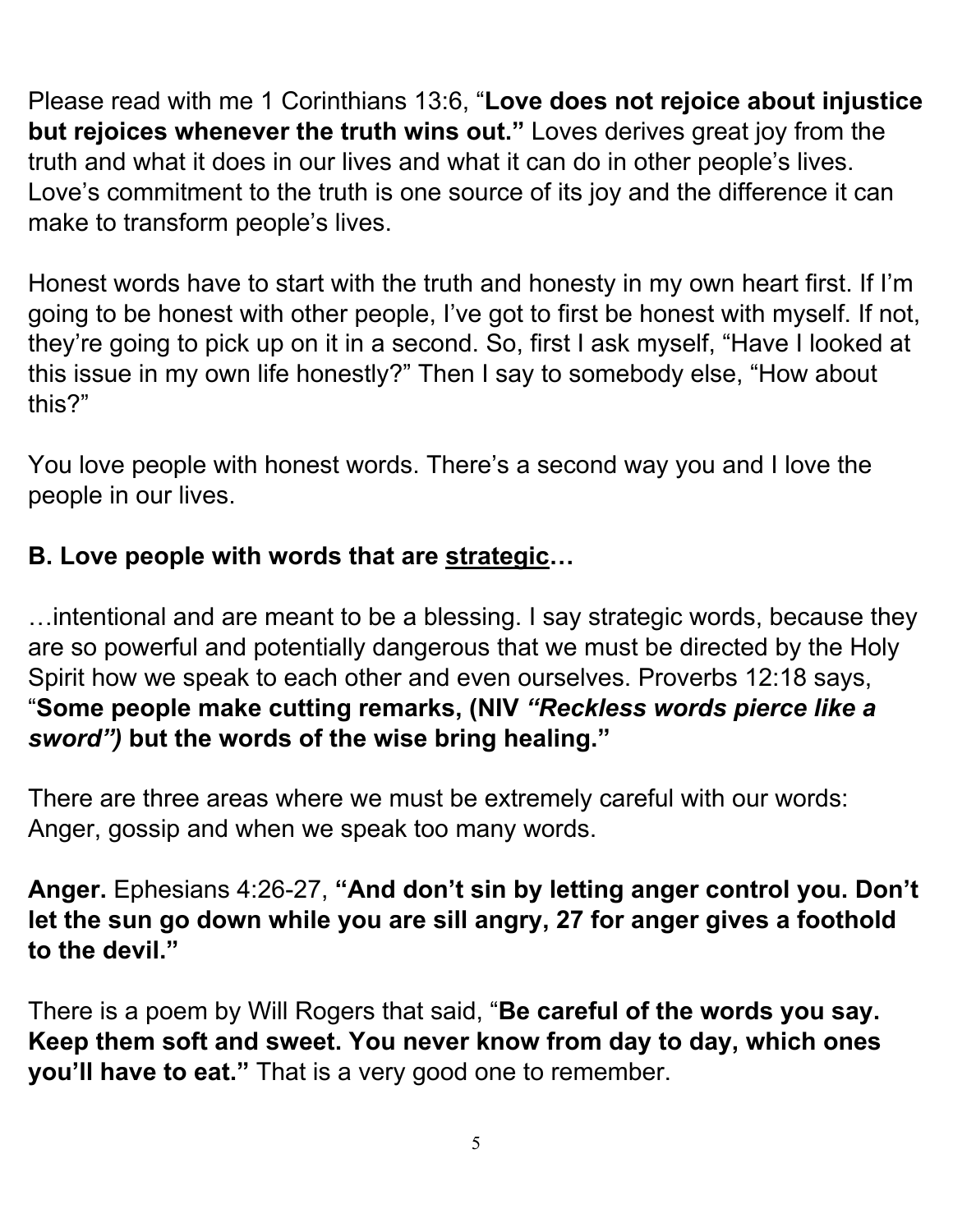Ogden Nash writes, **"To keep your marriage brimming with love in a loving cup, whenever you are wrong, admit it; whenever you're right, shut up."**

Another area that we need to be strategic in is in the area of **gossip.** There are a lot of areas of gossip to work on in our lives. It is disruptive to relationships. Anger is often times a form of gossip. Please read with me Proverbs 16:28b, "**A troublemaker plants seeds of strife; gossip separates the best of friends."** Gossip is a dagger in a person's soul. Here is the rule I want all of us who call CVCHURCH their home church to live by. If what I am going to say about someone puts them in a negative light or demeans or diminishes them in any way by their not being there, it is gossip, and it will destroy the relationship and unity in our CVCHURCH family. If you feel you must speak those words, Jesus says you must say it to the person yourself.

The third area of choosing to be more strategic is in just **saying too much.** Words are so important that saying too much can get you in trouble. Proverbs 21:23 says, **"Watch your tongue and keep your mouth shut, and you will stay out of trouble."** Here is another powerful verse, Proverbs 17:28, "**Even fools are thought wise when they keep silent; with their mouths shut, they seem intelligent."** We love each other by choosing honest words, by loving people with strategically chosen words, and also a third way…

#### **C. Love people with words that encourage**

#### Ephesians 4:29, **"Don't use foul or abusive language. Let everything you say be good and helpful, so that your words will be an encouragement to those who hear them."**

Look under letter C where it says action homework: "This week I will choose…" If this is going to make any difference in our lives this week it's only going to come as you and I choose to speak in certain ways in the relationships in our lives. It's nice to talk about it here, but the difference comes in the words you and I choose to say this next week.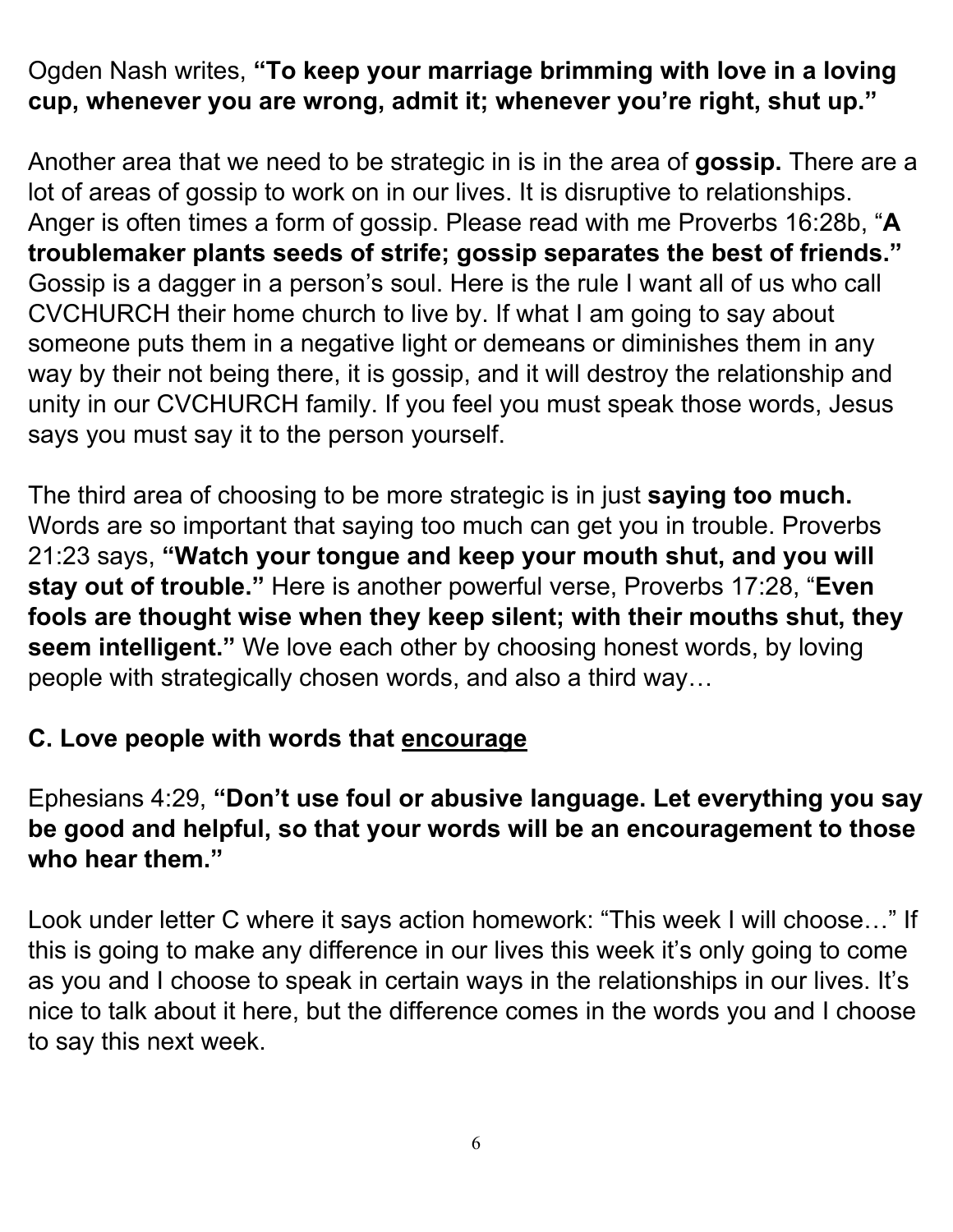So as we close I'd like to do this together. I have listed for you five kinds of word groups that will help each one of us in how to SPEAK THE LANGUAGE OF LOVE. So as we walk through these, recognizing Jesus Christ wants to be a part of our words, wants to help us and strengthen us in this; it's really an exercise in saying, here's where I'm asking Him to strengthen me this week.

For instance, it might be with…

# **Encouraging words: Transform worry to joy**

Proverbs 12:25, **"Worry weighs a person down; an encouraging word cheers a person up."** Lots of times when people are worried, we tend to get anxious, too, and want to get them through it. "Come on! Get over it! You don't have that much to worry about!" We use unkind words. But kind words when somebody's worried have the power to transform that worry into joy. Maybe that's the one for you this week you need to work on. Kind words are incredibly powerful.

## **Gentle words: Stop anger** (break through anger)

Proverbs 15:1 says, **"A gentle answer deflects anger, but harsh words make tempers flare."** Gentle words break through anger. They're incredibly powerful. Harsh words are easy. But gentle words? It takes great courage. It takes incredible strength to say gentle words. In fact the word "gentle" literally means power under control. It takes incredible courage to say the gentle thing. When you're trying to do the right thing and somebody's unkind to you, it takes real strength to say back to them, "I understand why you'd be suspicious. I might be too. But I really am." Gentle words.

## **Pleasant words: Promote instruction**

Pleasant words encourage learning. Proverbs 16:21, **"The wise are known for their understanding, and pleasant words are persuasive."**

Or maybe it's the next one…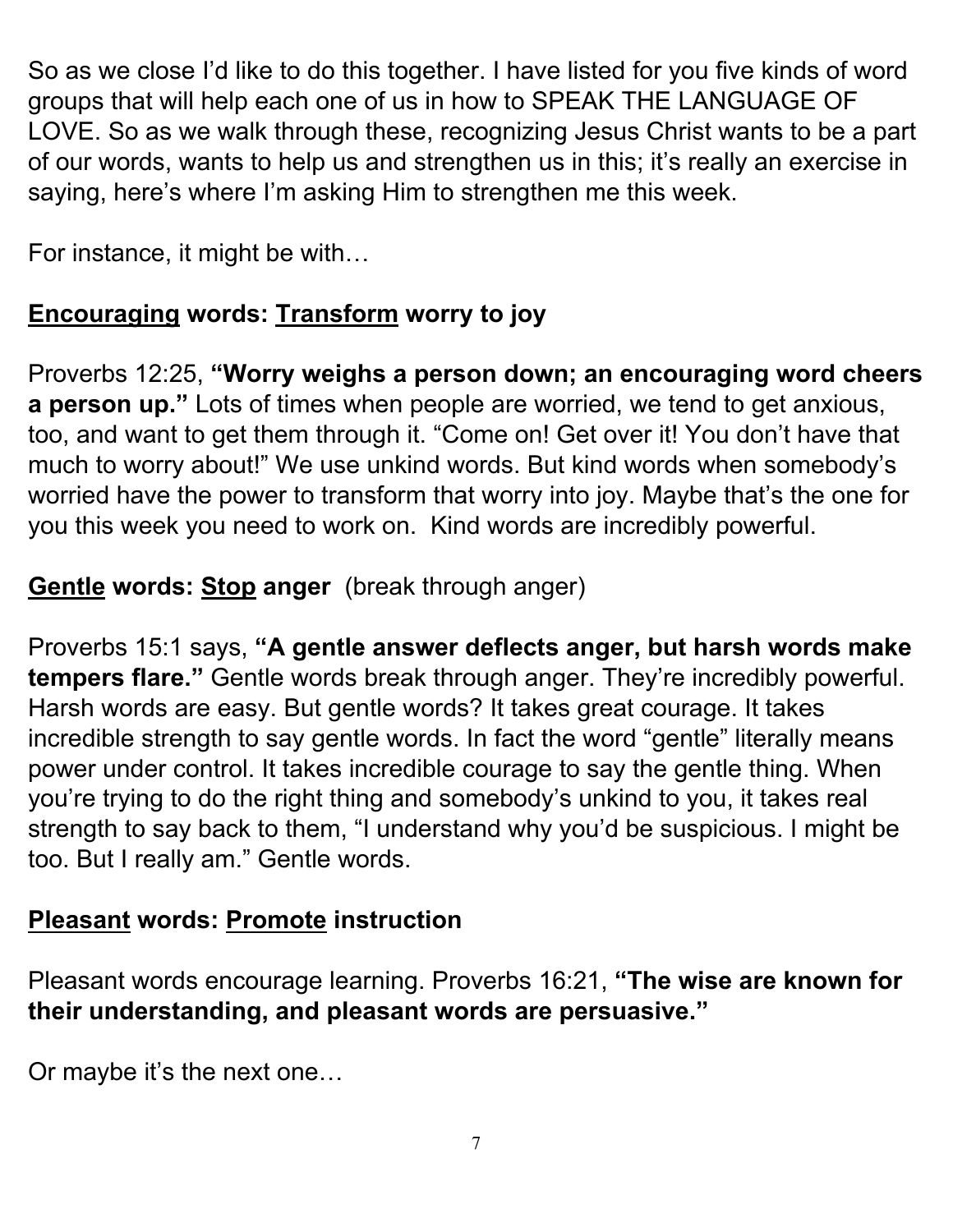### **Honest words: Make us feel loved**

Proverbs 24:26 says, "**An honest answer is like a kiss of friendship.**" What many husbands will do is not tell their wives the truth or approach an issue that they know she is not going to like, so they just avoid being honest and truthful with their soul mate. Notice the Bible says an honest answer is like a kiss of friendship. When we're not honest with each other, there is some element of dishonesty and betrayal in the relationship. Here is the problem, love ones. It undermines our ability to grow in love with each other because the truth makes us feel loved, if we're willing to hear it. We all like the easy truth. We all need to hear the hard truth also at times. There needs to be the appropriate mixture, but that is where using all five categories strategically will build cushion in your relationships to speak things at times you know will create tension.

### **Wise words: Heal broken hearts**

#### Proverbs 12:18, **"Thoughtless words can wound as deeply as any sword, but wisely spoken words can heal."**

I know there are those of us today who have been deeply wounded by those who mean the most to us from conception to today. Here is the exciting thing, as you are consistent in reading God's Word each day and you learn to talk to God throughout your day and listen to Him through impressions, leadings, picture and ideas, God can use your Holy Spirit inspired words to heal people's broken minds, hearts and will. Wise words about God, wise words about God's Word, wise words about God's work—that's the power in our words—the power to heal a broken heart, the power to promote learning in somebody's life, to break through anger.

If you have the tendency to be overwhelmed with change, growth and being flexible, please just ask the Holy Spirit to help you be honest about which one is the best place for you to begin. Because I am the one who studied to teach this morning I have a headstart. I have been practicing with people in all five of these groups to touch, heal, encourage, strengthen and comfort them. I live for that—to be loved by God and to receive His love and then to share His love with others.